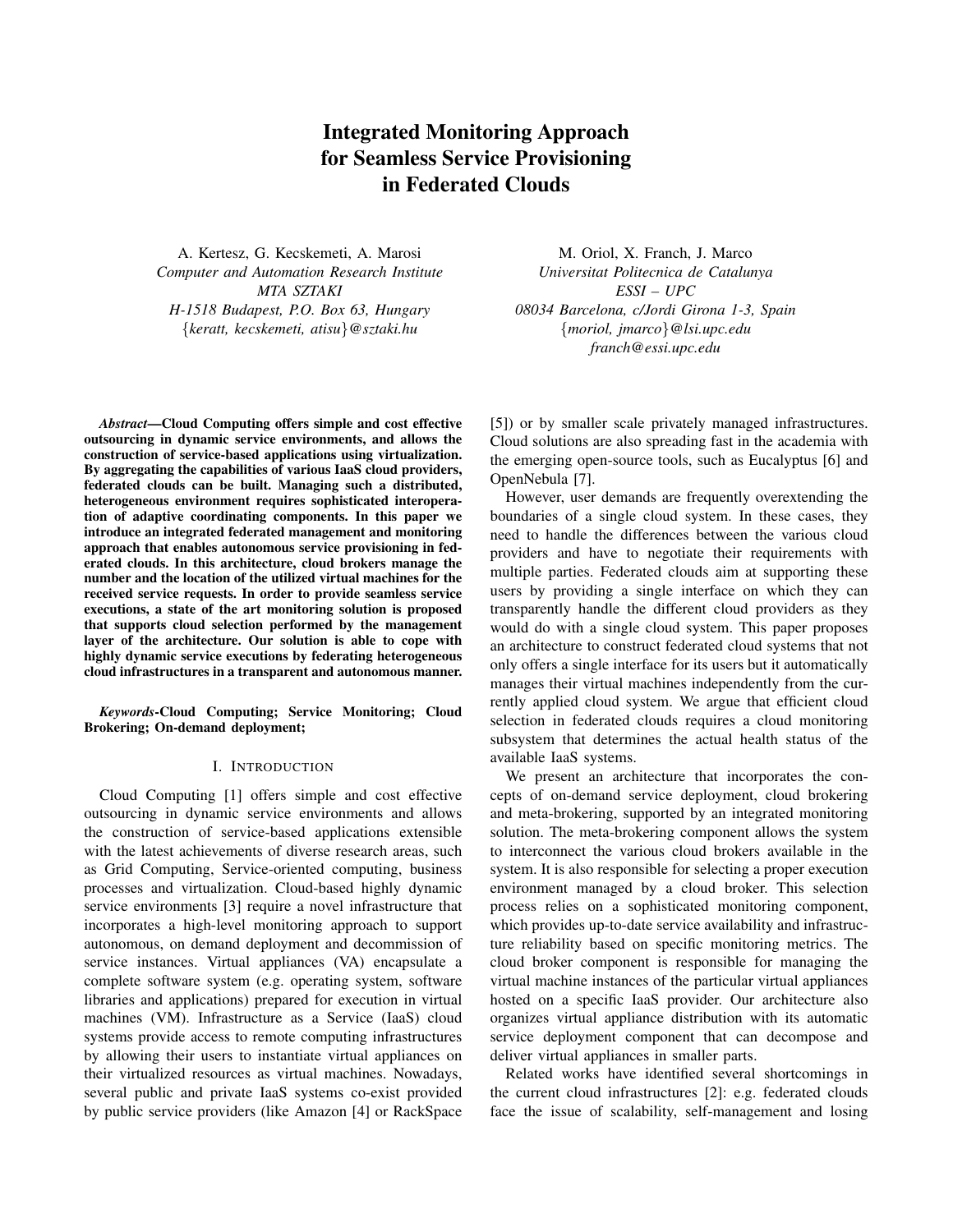complete control on computing costs. Our solution aims at these problems by allowing users to utilize meta-brokering between public, academic and private cloud systems as a result lowering their operation costs. Our architecture serves as an entry point to this cloud federation by providing transparent service execution for users. The following challenges are of great importance for such a mediator solution: varying load of user requests, enabling virtualized management of applications, establishing interoperability, minimizing cloud usage costs and enhancing provider selection. Therefore the main contributions of this paper are: (i) an advanced, integrated monitoring solution to support meta-brokering decisions for user requirement-based service provisioning, and (ii) a holistic view of interoperable federated clouds managed by a multi-level resource management architecture.

This paper is organized as follows: first, we gather related approaches in Section II. In Section III we introduce our proposed architecture and discuss its main components in three subsections. In Section IV, we present a simplified scenario that we use to exemplify our approach. Finally, we conclude our research in Section V.

## II. RELATED WORK

In 2009, Amazon Web Services launched Amazon Cloud-Watch [8], which is a supplementary service for Amazon EC2 instances that provides monitoring services for running virtual machine instances. It allows gathering information about the different characteristics (traffic shape, load, disk utilization, etc.) of resources, and based on that users and services are able to dynamically start or release instances to match demand as utilization goes over or below predefined thresholds. The main shortcoming is that this solution is tied to a specific IaaS cloud system and introduces a monetary overhead, since the service charges a fixed hourly rate for each monitored instance.

Yigitbasi et. al. [15] introduced a solution for cloud performance monitoring called C-Meter. Using this framework, workloads can be submitted to target clouds to analyze their performances. On the contrary, our monitoring solution examines the real, running applications instead of workloads, and does not necessary require additional deployments.

Regarding federated management of different infrastructures, GridBot [10] represents an approach for execution of bags-of-tasks on multiple grids, clusters, and volunteer computing grids. It has a Workload Manager component that is responsible for brokering among these environments, which is similar to our approach, but we rather target multi-cloud solutions and focus on highly dynamic service executions instead of tasks more suitable for volunteer grids.

M. Schmidt et al. [9] investigate different strategies for distributing virtual machine images within a data center: unicast, multicast, binary tree distribution and peer-to-peer distribution based on BitTorrent. They found the multicast method the most efficient, but in order to be able to distribute images over network boundaries ("cross-cloud") they choose BitTorrent. They also propose to use layered virtual machine images for virtual appliances consisting of three layers: user, vendor and base. By using the layers and a copy-onwrite method they were able to avoid the retransmission of images already present at the destination and thus decrease instantiation time and network utilization. The authors only investigated distribution methods within the boundaries of a single data center, going beyond that remained future work.

With respect to monitoring the provisioned services, the existing technical approaches found in the literature to gather the required data can be classified into two big categories. On one hand, some proposals rely on the use of monitoring directives as follows: Introducing monitoring directives into the services themselves using Aspect Oriented Programming (AOP), and weaving the monitoring code into the execution process, which is commonly defined in BPEL [16], [17]. The advantages of this solution are a result of those of AOP, which isolates the monitoring code from the business logic as an aspect, providing low coupling and the ability to add/modify the monitoring rules without affecting the core code of the service. However, in the context of deploying the service over cloud infrastructures, changes over the monitoring rules would require dynamic weaving processes on runtime, which might be somehow difficult if the cloud does not provide the required artifacts for inserting these directives on the execution chain of the service engine. For instance, Zhou et al. [18] make usage of Model-Driven techniques to automatically generate monitoring code for Axis. As advantage, this solution seems to be more efficient than the previous one since there is no weaving process. However, this approach depends on the technology used for service deployment, in this case the engine, where the service is installed.

On the other hand, other proposals use a proxy that intercepts the messages to add monitoring capabilities to the system without the need to be so intrusive into the service or its engine and hence, being independent of the technologies chosen in the implementation of the services [19], [20]. In this case, the same monitoring tool can be used for all kind of services deployed in a cloud. Its main drawback is that if the architecture is not properly built, the proxy can generate a bottleneck affecting negatively the response time of the monitored services.

# III. INTEGRATED MONITORING APPROACH FOR SERVICE PROVISIONING IN CLOUDS

Figure 1 shows the architecture of the Integrated Monitoring Approach for Seamless Service Provisioning (IMA4SSP). The figure reveals the interfaces of our components and their relations with the currently available IaaS systems. Our solution offers interoperable access to a federated cloud environment through the interface of the "*metabroker*" component. This component is capable to decide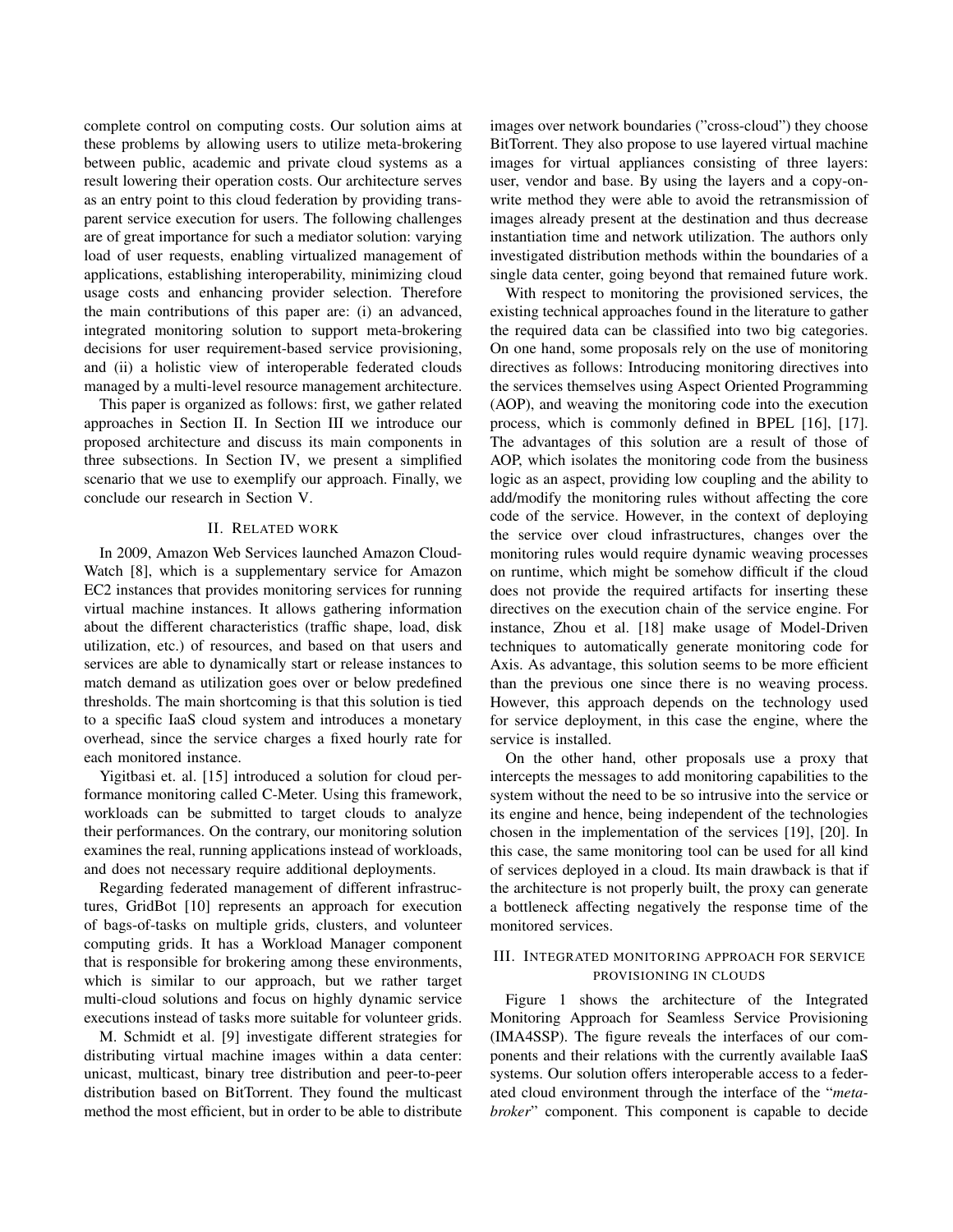

Figure 1. The IMA4SSP architecture

between the use of various "*cloud brokers*" based on metrics gathered from our "*service monitoring*" subsystem. Cloud brokers extend the current IaaS functionality by analyzing and dispatching service requests. Based on service demand patterns, they also use the "*service deployment*" component to deploy or decommission the requested services as virtual machines in specific IaaS systems.

We restrict our solution to support standard and stateless web services described by WSDLs [11]. In this architecture users are able to execute services deployed on cloud infrastructures transparently, in an automated way. The "*Generic Service Registry*" (GSR – see Figure 1) contains information on these services (including WSDLs and their virtual machine images or *virtual appliances* – VA). When a service is deployed on a new host, the service deployment component registers its new endpoint to the GSR. Upon decommissioning, these endpoint registrations are removed from the registry. During operation, the *SALMon* [14] monitoring subsystem allows the components in IMA4SSP to order regular testing on the deployed services according to pre-defined metrics based on the service availability data from the registry.

In our system, users send service calls as request submissions to the *Meta-Brokering* component (later realized by Generic Meta-Broker Service – GMBS). "*Federated call* *submissions*" specify the requested service with a WSDL, the operation to be called, and its possible input parameters. The GMBS checks if the service is registered to the GSR, and if so, it selects a suitable *CloudBroker* (CB) for further submission, otherwise rejects the request. Based on service usage patterns (e.g. average service response time, call frequency) the GMBS orders the monitoring of the deployed service from SALMon. The monitoring results allow sophisticated matchmaking algorithms based on static data gathered from the GSR and on dynamic information of special metrics (referred as "*query cloud metrics*" in Figure 1) gathered by SALMon and the cloud brokers. GMBS forms a cloud federation by enabling the autonomous management of the interconnected cloud infrastructures through cloud brokers.

CloudBrokers are dedicated to specific IaaS systems and offer a queue for incoming service calls. They also manage one virtual machine queue for each virtual appliance. Virtual machine queues represent the resources that currently can serve a specific service call. VM queues allow CBs to schedule members of the incoming service queue to specific virtual machines ("*Call* ⇔ *VM Association*"). The main goal of CB is to "*manage the virtual machine queues*" (instantiate and destruct them using service deployment – see Figure 1) according to their respective service demand. The default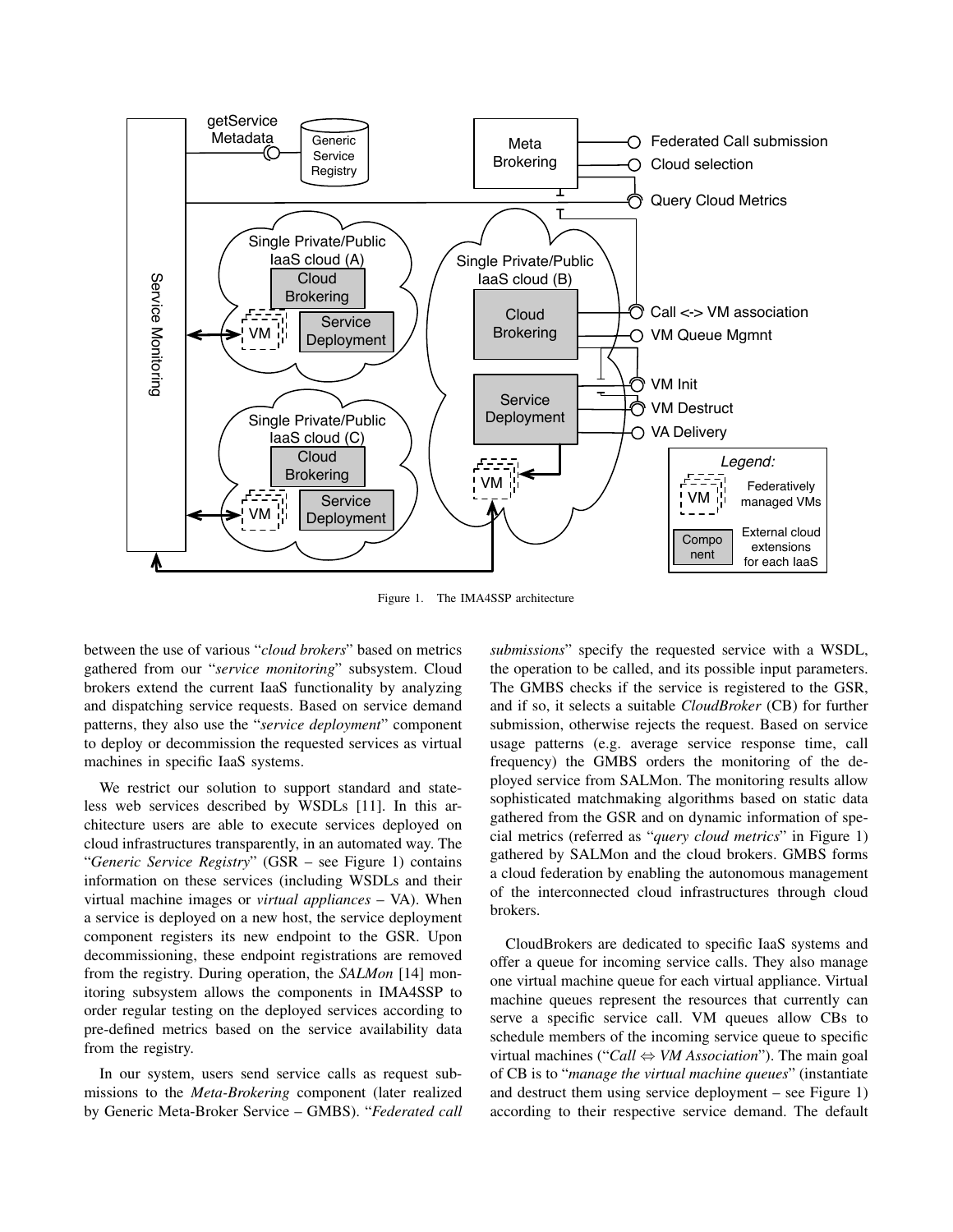virtual machine scheduling is based on the currently available requests in the incoming service queue, their historical execution times, and the number of running VMs. The secondary task of CB involves the dynamic creation and destruction of the various queues. In the following subsections we detail the main components of the architecture.

# *A. Meta-brokering approach for interoperating clouds*

As we already mentioned in the beginning of this section, brokering takes place at two levels in this architecture: the service call is first submitted to a meta-brokering component implemented and names as the Generic Meta-Broker Service (GMBS – which is a revised and extended version of the Grid Meta-Broker Service described in [12]), where a highlevel decision is made to which cloud infrastructure the call should be forwarded. Then the service call is placed in the queue of the selected cloud broker, where a lower level brokering is carried out to select the VM that performs the actual service execution.

Now, let us turn our attention to the role of GMBS. This meta-brokering service has five major components. The Meta-Broker Core is responsible for managing the interaction with the other components and handling user interactions. The MatchMaker component performs the scheduling of the calls by selecting a suitable broker. This decision making is based on aggregated static and dynamic data stored by the Information Collector (IC) component in a local database. The Information System (IS) Agent is implemented as a listener service of GMBS, and it is responsible for regularly updating static information from the GSR repository on service availability, dynamic information on service and cloud reliability provided by SALMon (further discussed in Section III-C), and aggregated dynamic information collected from the CloudBrokers (CB) including average VA deployment- and service execution time. The Invoker component forwards the service call to the selected CB and receives the service response.

Each CB is described by an XML-based Broker Property Description Language (BPDL) document containing basic broker properties (e.g. name), and the gathered dynamic properties. The scheduling-related attributes are typically stored in the PerformanceMetrics field of BPDL. More information on this document format can be read in [12]. Namely, the following data are stored in the BPDL of each CB:

- Static availability information on specific virtual appliances in native repositories collected from the GSR;
- average VA deployment time and average service execution time for each VA queried from the cloud brokers;
- and dynamic reliability information expressed by metrics collected from SALMon.

The scheduling process first filters the CBs by checking VA availability in the native cloud repository, then a rank is calculated for each broker based on the collected dynamic data. Finally, the CB with the highest rank is selected for forwarding the service call.

## *B. Cloud brokering and automatic service deployment*

The CloudBroker, which is an extended version of the system described in [13], handles and dispatches service calls to resources and performs resource management within a single IaaS system. It dynamically creates and destroys virtual machines and VM queues of different virtual appliances. Virtual machine creation is supported in the GSR by storing additional static requirements (e.g. its minimum disk, CPU or memory requirements) about each appliance's future instances.

A VM queue lists resources capable of handling specific service calls, thus instances of a specific VA. New resource requests are inserted to the queue of the appropriate VA, while the need for resource destruction is indicated by the shortening of the queue. Resource entries are managed by the VM Handler that is designed to interact with the public interface of a specific IaaS system. It translates queue changes as VM creation and destruction requests to the IaaS system.

The service call queue stores incoming service requests and a reference in the GSR to a VA for each request. There is a single service call queue in each CloudBroker, while there are many VM queues. Dynamic requirements for the VA may be specified with the service call: additional resources (CPU, memory and disk), and an UUID to identify service calls originating from the same requestor. If dynamic requirements are present, then the CloudBroker creates a new VM queue for them and starts the newly requested VM. Most IaaS systems offer predefined classes of VMs (CPU, memory and disk capacity) not adjustable by the user, therefore the CloudBroker selects the VM class that offers the requested extra resources. This may lead to allocating excess resources in some cases (e.g. the VM class that meets the extra CPU requirement offers twice the requested memory). The CloudBroker also schedules service call requests to VM's and manages the VM lifecycle. If a service call cannot be associated to any VM, the CloudBroker may decide to start a new VM to serve the request. The VM creation and destruction decisions are based on the following:

- The number of running VM's available to handle the service call;
- the number of waiting service calls for the VA in the service call queue;
- the average execution time of service calls;
- the average deployment time of VA's;
- and SLA constraints (e.g. total budget, deadline);
- the billing period of the IaaS system.

If a destruction is needed, shutdown is performed shortly before the end of the billing period with regard to the average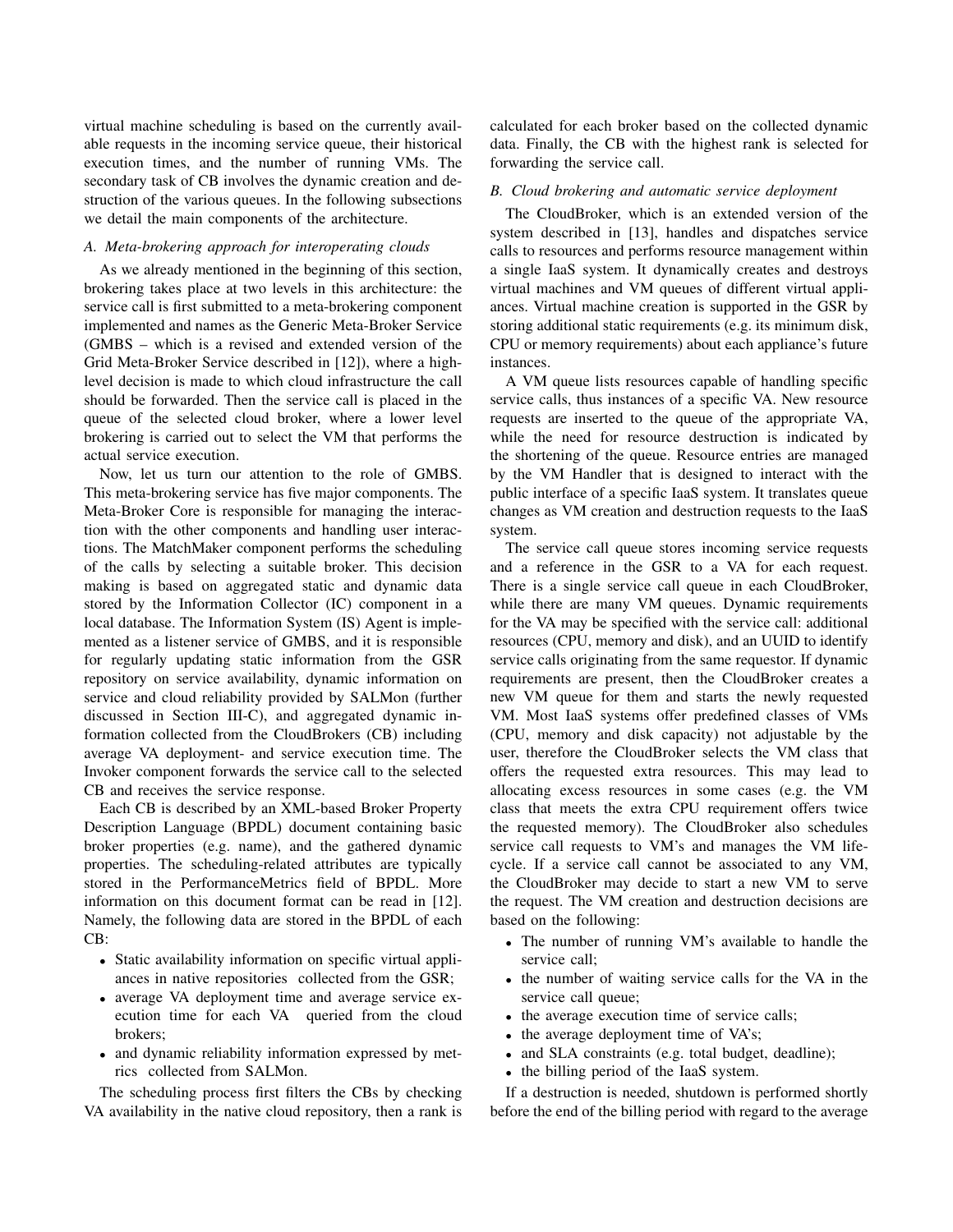

Figure 2. SALMon framework

decommission time in the IaaS.

IaaS systems require virtual appliances to be stored in their native repositories, because only the previously stored appliances are usable to instantiate virtual machines. The architecture organizes the distribution of user created appliances with the help of the Automatic Service Deployment (ASD – [23]) component. To optimize service executions in highly dynamic service environments, the system organizes virtual appliance distribution by automatically decomposing and replicating appliances. To support the rebuilding of decomposed VAs, the ASD requires appliances to embed minimal manageable virtual appliances (MMVA). These special appliances meet the following properties:

- Provide content management interfaces to add, configure and remove new appliance parts;
- Offer monitoring interfaces to analyze the current state of its instances (e.g. provide access to their CPU load, free disk space and network usage);
- And, it is optimally sized: only those files present in the appliance that are required to offer the previously two properties.

As a result, the ASD only replicates MMVAs to native repositories. Then, the VM Handler controls virtual appliance rebuilding using minimal manageable virtual appliances. Consequently, the VM Handler applies the following strategy when it instantiates a virtual appliance that is not available in the native repository. First, it instantiates the MMVA. Then, the it requests the MMVA's content management interfaces to download the appliance parts – not present in the native repository – from the GSR. Therefore, the appliance is rebuilt in the virtual machine instantiated for the MMVA. Finally, the VM is ready to serve the scheduled requests from the service call queue.

#### *C. Enhanced service health monitoring with SALMon*

SALMon [14] is a service monitoring framework that has been integrated into our proposed architecture in order to gather reliability information on the managed IaaS clouds. It is focused on monitoring the QoS of software services, and is able to evaluate them accordingly to stated conditions and notify the results to the interested parties, which in this case is the Information System (IS) agent from the GMBS.

One of the main characteristics of SALMon is that it combines both passive monitoring and testing approaches, being able to configure each method accordingly to the preferences of the user. In our integrated monitoring solution, SALMon is used for testing purposes, in order to gather the QoS of the constituent services deployed in the cloud. This approach consists of periodically invoking a set of methods of the target service and calculate the QoS over the obtained results. Another important characteristic is that the architecture is able to support any kind of service technology (e.g. SOAP-based web services, RESTFul, etc.), which in the context of the heterogeneity of the cloud is an important aspect to address. The framework has been implemented as a Service-Based Application itself, hence it enables an easy integration with other frameworks. SALMon provides the following two services: the Monitor, responsible to retrieve the value of the required quality metrics of the services; and the Analyzer, which is in charge of the evaluation of conditions over these metrics. These services have the required capabilities in order to monitor services running at different cloud infrastructure providers.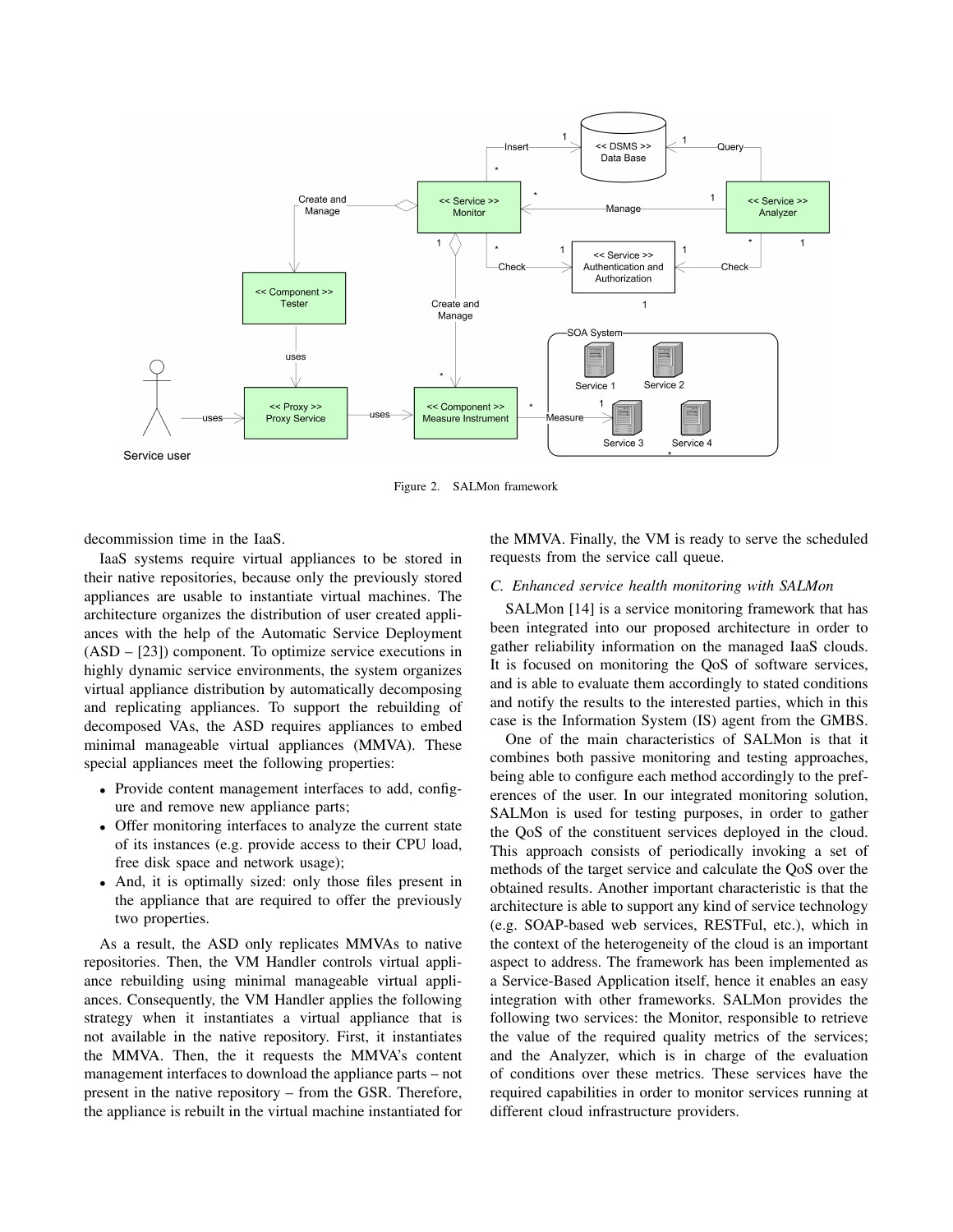In our IMA4SSP solution, only the monitor service of SALMon is used in order to provide run-time values of the dynamic QoS. To offer the required support for any kind of service, the monitor manages several measure instruments. A Measure Instrument is a component that implements the logic needed in order to obtain the value of a concrete basic quality metric (e.g., Current Response Time, Current Availability, Accuracy of a service or operation. Derived quality metrics are calculated from the set of basic quality metrics retrieved from the measure instruments using an aggregator function in a defined time interval (maximum, minimum, average). Since measure instruments are the core components that actually retrieve the values of the basic metrics, these components are technologically dependent on the kind of service they are monitoring. In this sense, the Monitor service stays above the technological details, and just creates the different measure instruments to obtain the QoS.

The architecture of SALMon is depicted in Figure 2. As stated, the main artifacts are the Analyzer and the Monitor Service. The Analyzer service makes usage of the Monitor service to obtain the QoS and evaluate the satisfaction of conditions, whereas the Monitor creates and manages several Measure Instruments to actually gather the QoS. In the passive monitoring approach, instead of invoking the services directly, the user would invoke a proxy that have these Measure Instruments deployed. In the testing approach, the Monitor creates and manages the Tester component, which is responsible to invoke the service periodically. These invocations are performed through the same proxy and using hence the same measure instruments to retrieve the QoS.

## IV. SIMPLIFIED USAGE SCENARIO OF IMA4SSP

As we discussed in the previous subsection, SALMon is capable of monitoring services running at various cloud infrastructure providers. The monitoring target can be defined using specific monitoring metrics. In order to exemplify the operation of our proposed IMA4SSP solution, we describe a simplified usage scenario shown in Figure 3 that we have set up as a proof of concept installation. In this scenario SALMon uses a special test service called Minimal Metric Monitoring Service (M3S) for monitoring cloud reliability, instead of monitoring different service methods stored in the Generic Service Registry. This reference M3S test service has two methods representing three monitoring metrics:

- 1) Availability: a generalized ping test (e.g. getting the WSDL of the test service) this shows if the service is up and running;
- 2) Computational capability: measured by a compute method that performs a 5 minute-operation (the result is normalized compared to a reference hardware setup) the response time of this method represents the computational speed of the cloud;



Figure 3. Simplified usage scenario of IMA4SSP

3) Data transfer capability: measured by a transfer method that uploads and downloads a 10 MB file to a predefined public storage location the response time of this method shows the transfer speed of the cloud.

This monitoring test service is prepared in advance, and pre-deployed on the managed IaaS providers. Meanwhile SALMon is configured to monitor the methods of the deployed M3S test services, and the monitoring test cases are set in a way that minimum, maximum, average and latest metric values can be gathered and fetched by GMBS. In a real world private cloud infrastructure we experienced that service methods of the deployed VAs are not always reachable from outside the cloud (though some providers make it available on request). Therefore we separated the monitoring and data management components of SALMon, and created a VM from the monitoring part and a public service from the data management part. For seamless operation, we place the SALMon VM inside the cloud and perform the interactions with the M3S there.

As shown in Figure 3, during operation SALMon performs the monitoring of the M3S methods continuously (Step 1) in an IaaS cloud, and reports the monitored metric values to a central database (Step 2). The IS Agent of GMBS regularly gets the monitored values and updates them in the appropriate BPDL fields of the responsible CloudBroker (Step 3).

Since keeping the monitoring VMs in the cloud can be costly, we have extended the IS Agent component of GMBS to initiate the deployment and decommission of these VMs in order to minimize monitoring costs. The monitored metric values reported to the DDBB have timestamps, therefore these data become outdated after a predefined time interval. When the IS Agent finds that the retrieved metric value of a cloud is outdated, it contacts the VM Handler part of the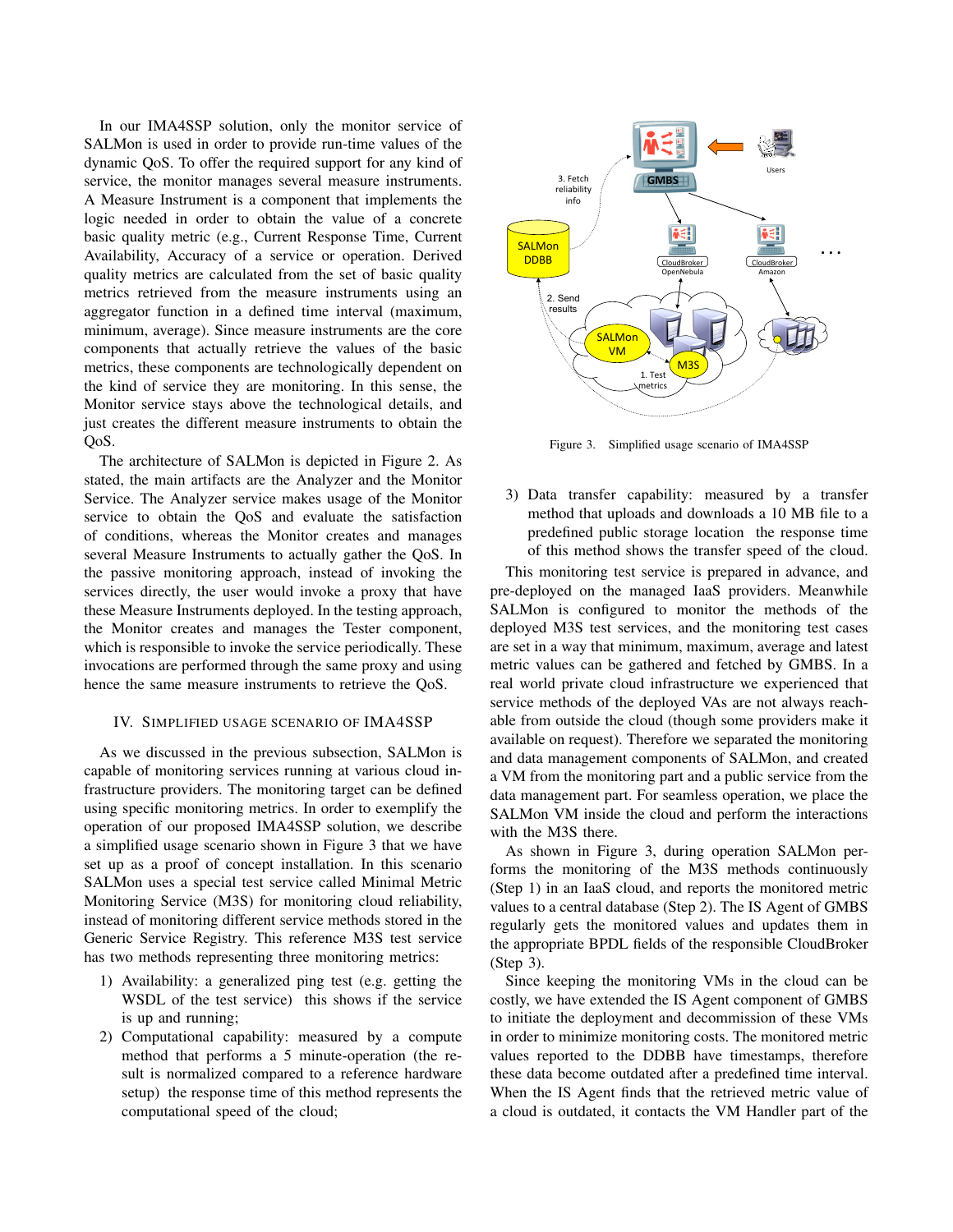responsible CloudBroker, and initiates a M3S VM than a SALMon VM deployment, and calls the appropriate method of the deployed VM to start monitoring. When metric values with new timestamps are read from the DDBB, the IS Agent contacts the VM Handler again, to decommission the monitoring VMs.

## V. CONCLUSION

In this paper, we have presented an architecture that offered federated cloud management and utilized a sophisticated service monitoring approach to evaluate basic cloud health status. The architecture uses the Generic Meta-Broker Service as the entry point for the users of the cloud federation. The GMBS service decides the most suitable cloud to perform the service requests of the user by investigating the current state of the clouds according to the Generic Service Registry and the health metrics collected by the SALMon service monitoring subsystem. We also presented the concept of the CloudBroker that is capable of handling service requests and managing virtual machines within a single IaaS cloud system. Finally, we discussed a simplified scenario for exemplifying the operation of our proposed solution using a minimal metric monitoring service.

Our future work targets the evaluation of the IMA4SSP architecture with real user scenarios including ordinary services deployed at different cloud providers. If ordinary services are supported, the architecture should also take into consideration the possible expenses of monitoring. Therefore, we plan to investigate approaches for metric collection for services with long call processing times. Finally, health metrics on ordinary services will also enable better decisions in the lower level components of the architecture. Consequently, we will also explore the integration options of the monitoring system to the CloudBroker and Automatic Service Deployment components of the architecture.

## ACKNOWLEDGMENT

The research leading to these results has received funding from the European Community's Seventh Framework Programme FP7/2007-2013 under grant agreement 215483 (S-Cube), and from the SCI-BUS FP7 project under grant agreement 283481.

#### **REFERENCES**

- [1] R. Buyya, C. S. Yeo, S. Venugopal, J. Broberg, and I. Brandic. Cloud computing and emerging it platforms: Vision, hype, and reality for delivering computing as the 5th utility. Future Generation Computer Systems, vol. 25, no. 6, pp. 599–616, June 2009.
- [2] Luis M. Vaquero, Luis Rodero-Merino, Juan Caceres, and Maik Lindner. A break in the clouds: towards a cloud definition. SIGCOMM Comput. Commun. Rev. 39, 1, pp. 50–55, 2008.
- [3] E. Di Nitto, C. Ghezzi, A. Metzger, M. Papazoglou, and K. Pohl. A journey to highly dynamic, self-adaptive servicebased applications. Automated Software Engg., vol. 15, pp. 313–341, December 2008.
- [4] Amazon Web Services LLC. Amazon elastic compute cloud. http://aws.amazon.com/ec2/, 2009.
- [5] Rackspace Cloud. http://www.rackspace.com/cloud/, 2011.
- [6] Eucalyptus cloud. http://www.eucalyptus.com/, 2011.
- [7] OpenNebula cloud. http://opennebula.org/, 2011.
- [8] Amazon CloudWatch. http://aws.amazon.com/cloudwatch/, 2009.
- [9] M. Schmidt, N. Fallenbeck, M. Smith, and B. Freisleben. Efficient distribution of virtual machines for cloud computing. In Proceedings of the 2010 18th Euromicro Conference on Parallel, Distributed and Network-based Processing, IEEE Computer Society, pp. 567–574, 2010.
- [10] M. Silberstein, A. Sharov, D. Geiger, and A. Schuster. GridBot, execution of bags of tasks in multiple grids. In Proceedings of the Conference on High Performance Computing Networking, Storage and Analysis (SC '09), 2009.
- [11] The World Wide Web Consortium. http://www.w3.org/TR/wsdl, 2009.
- [12] A. Kertesz and P. Kacsuk. GMBS: A new middleware service for making grids interoperable. Future Gener. Comput. Syst., vol. 26, pp. 542–553, April 2010.
- [13] A. Cs. Marosi and P. Kacsuk. Workers in the clouds. In PDP2011, Y. Cotronis, M. Danelutto, and G. A. Papadopoulos, Eds. IEEE Computer Society, pp. 519–26, 2011.
- [14] M. Oriol, X. Franch, J. Marco, D. Ameller. Monitoring adaptable soa-systems using salmon. In Workshop on Service Monitoring, Adaptation and Beyond (Mona+). pp. 19–28, 2008.
- [15] N. Yigitbasi, A. Iosup, D. Epema, and S. Ostermann. C-Meter: A Framework for Performance Analysis of Computing Clouds. In the International Workshop on Cloud Computing (Cloud 2009), 2009.
- [16] L. Baresi, S. Guinea. Self-supervising BPEL Processes. In IEEE Transactions on Software Engineering, IEEE computer Society Digital Library, 2010.
- [17] P. Zhang, B. Li, H. Muccini and M. Sun. An Approach to Monitor Scenario-Based Temporal Properties in Web Service Compositions. In Advanced Web and Network Technologies, and Applications, 2008.
- [18] C. Zhou, L. T. Chia and B. S. Lee. DAML-QoS ontology for web services. In IEEE International Conference on Web Services, pp. 472–479, 2004.
- [19] E. Badidi, L. Esmahi, M. A. Serhani and M. Elkoutbi. WS-QoSM: A Broker-based Architecture for Web Services QoS Management. Innovations in Information Technology, pp. 1–5, 2006.